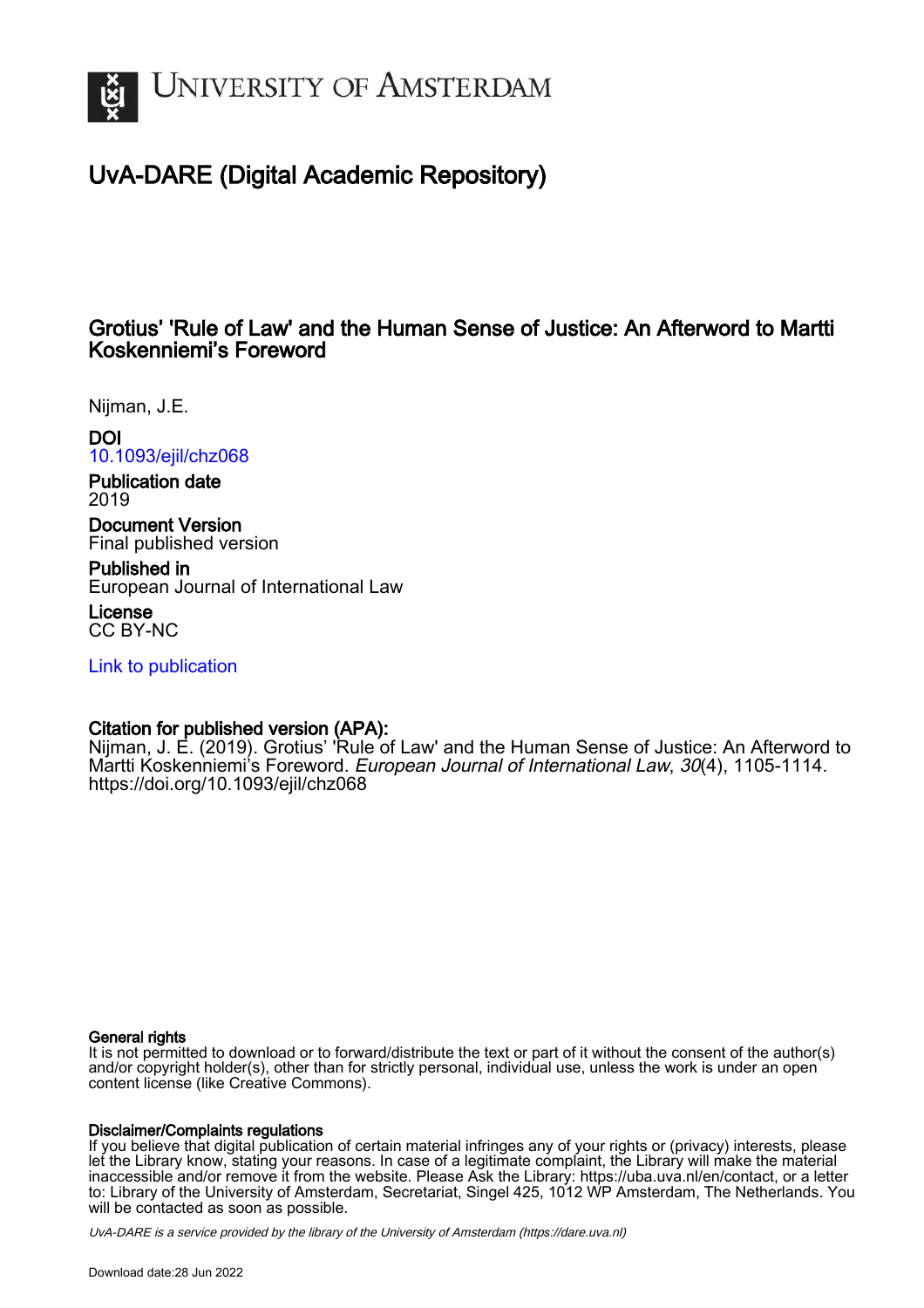*Grotius' 'Rule of Law' and the Human Sense of Justice: An Afterword to Martti Koskenniemi's Foreword*

Janne E. Nijman[\\*](#page-1-0)

### **Abstract**

*Rereading Grotius in 2019 as a sequel to the 1990 and 2009 European Journal of International Law's contributions on 'the politics of international law', at a time of staggering global inequality, Martti Koskenniemi asks what we can learn from Grotius about the 'tendency [of humans] to subordinate themselves' to law and, I may add, the limits of that tendency. While I agree with Koskenniemi that Grotius' 'rule-of-law' conception may help us understand the current backlash against the international rule of law, I suggest an alternative reading of this conception that may assist us even more. Grotius' understanding of humans and of the importance of corrective and distributive justice as components of the international rule of law helps us see the cry 'take back control' as 'indignation' about the (social) injustices and global inequality that international institutions (re)produce and as a cry for just international institutions. Koskenniemi's Foreword rightly asks: what is 'required of us'? I suggest that we should understand the current backlash as an institutional crisis as well as a crisis of selfhood. Reading Grotius may encourage us to include critical language of distributive justice in our 'bricolage' to address 'legitimate popular grievance' about the international rule of law and address the human desire for just institutions also at the international level.*

# **1 Introduction**

In 1990, with his – now canonical – contribution to the first volume of the *European Journal of International Law* (*EJIL*)[,1](#page-1-1) Martti Koskenniemi unsettled our profession profoundly and defined much of its scholarly debate for the decades to come. He argued

<span id="page-1-0"></span><sup>\*</sup> Professor of History and Theory of International Law, University of Amsterdam, Netherlands; member of the board and academic director of the T.M.C. Asser Instituut, The Hague, The Netherlands. Email: [J.E.Nijman@uva.nl](mailto:J.E.Nijman@uva.nl?subject=).

<span id="page-1-1"></span><sup>1</sup> Koskenniemi, 'The Politics of International Law', 1 *European Journal of International Law* (*EJIL*) (1990) 4.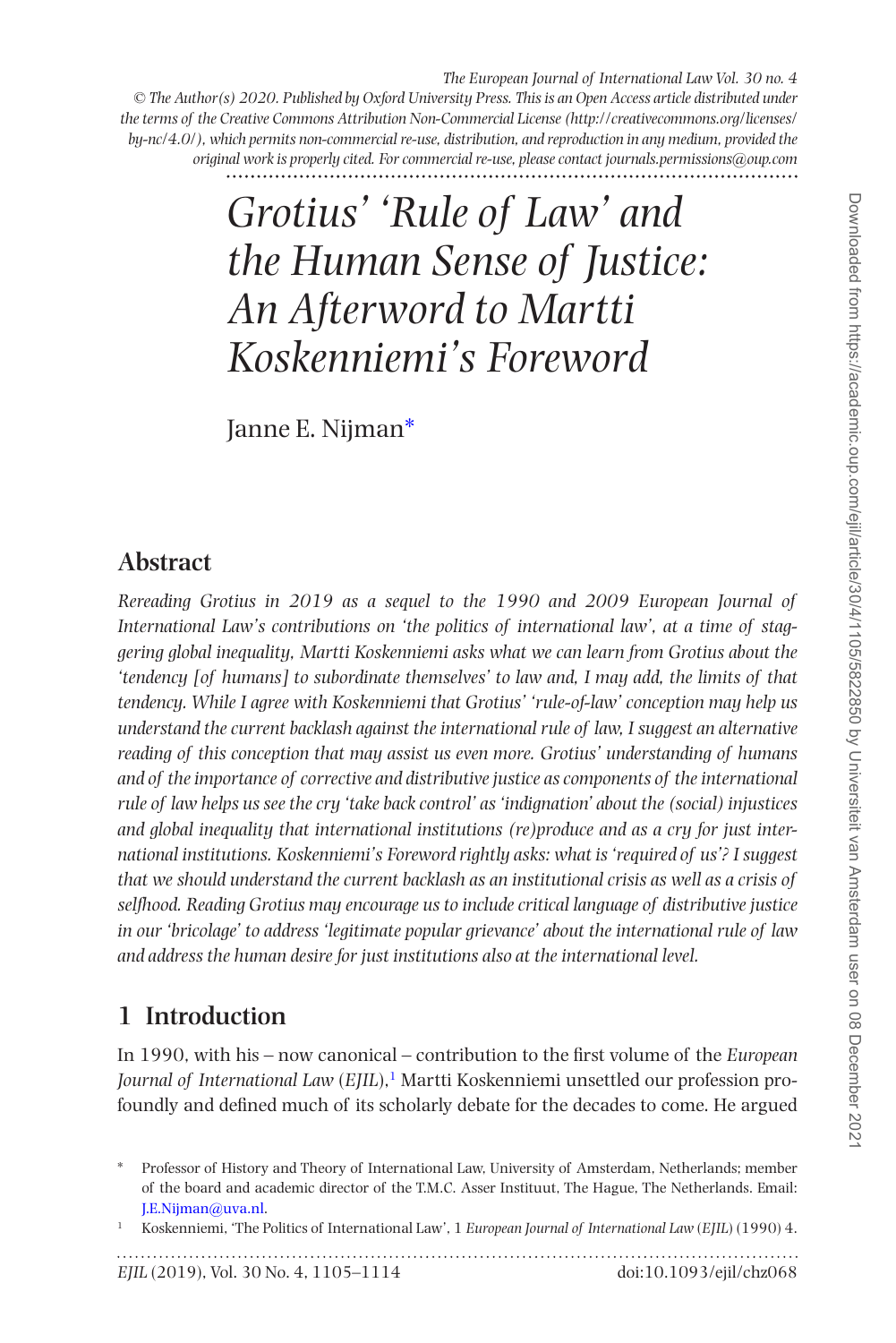that the understanding of international law as distinctly separate from politics obscured how the 'indeterminacy' of international law actually plays out. He found '[t]he success of international law' in its 'formality'. International law understood as abstract and neutral language enables perpetual deferral, he argued. Within the law, 'there are no determining [substantive] legal standards'.[2](#page-2-0) Each case requires a particular reconciliation of the situation at hand with the aspirations of the law; if there is justice, it is contextual. Due to the open-endedness of international law, to produce authoritative interpretations and eventually substantive resolutions of conflicts, international law ultimately depends on political choices made in the daily practices of international law.<sup>3</sup> The international rule of law as  $a$  – profoundly liberal – flight from politics was revealed to be an illusion of sorts.

In 2009, 20 – in the life of international law, significant – years later, Koskenniemi returned to the discussion of international law as language and of the relationship between international law and politics or power[.4](#page-2-2) Through his work, Koskenniemi showed how 'unarticulated assumptions' of the profession are decisive in producing authoritative interpretations and, thus, in facilitating 'closure'.[5](#page-2-3) He emphasized how these assumptions or 'structural bias', together with the fragmentation of international law, had yielded competing vocabularies produced by competing functional institutions, regimes and jurisdictions. Analytically powerful, the article reads as a warning against the 'managerialism' that comes with fragmentation and referral to experts far away from democratic debate and control. Professional – or institutional – biases prevent international law from being effective as a standard of criticism and control of power. Institutions of international law have come to justify contingent power structures and the hierarchies of interests and values, which are preferred by national and international elites. Again, the 'International Rule of Law' stands out as illusory. The role of structural biases in generating substantive outcomes raises the uncomfortable observation 'that [the profession] was somehow responsible for the implication of public international law in the perpetuation of the very problems that it officially claimed to alleviate'.[6](#page-2-4)

With the Foreword to this volume, Koskenniemi returns 'One Last Time' (would this not be sad?) to 'the politics of international law'. This time he turns to an individual member of the legal profession, Hugo Grotius, one of our 'most competent' colleagues in history, who successfully generated authoritative speech at his own 'Grotian moment'. Koskenniemi aims to understand how Grotius used 're-description' and 'bricolage' to effectively carve out 'a novel [autonomous] space' for international law between theology and raison d'état politics[.7](#page-2-5) Again, Koskenniemi relates legal success to formalism. Grotius' effectiveness lies, he argues, in the focus on the formal dimension of the law,

- <span id="page-2-2"></span><sup>4</sup> Koskenniemi, 'The Politics of International Law: Twenty Years Later', 20 *EJIL* (2009) 7.
- <span id="page-2-3"></span><sup>5</sup> Koskenniemi, 'EJIL Foreword: Imagining the Rule of Law: Rereading the Grotian "Tradition"', 30(1) *European Journal of International Law* 17.
- <span id="page-2-4"></span><sup>6</sup> Koskenniemi, *supra* note 4.
- <span id="page-2-5"></span><sup>7</sup> Koskenniemi, *supra* note 5, at 20.

<span id="page-2-0"></span><sup>2</sup> *Ibid*., at 28.

<span id="page-2-1"></span><sup>3</sup> *Ibid*., at 31.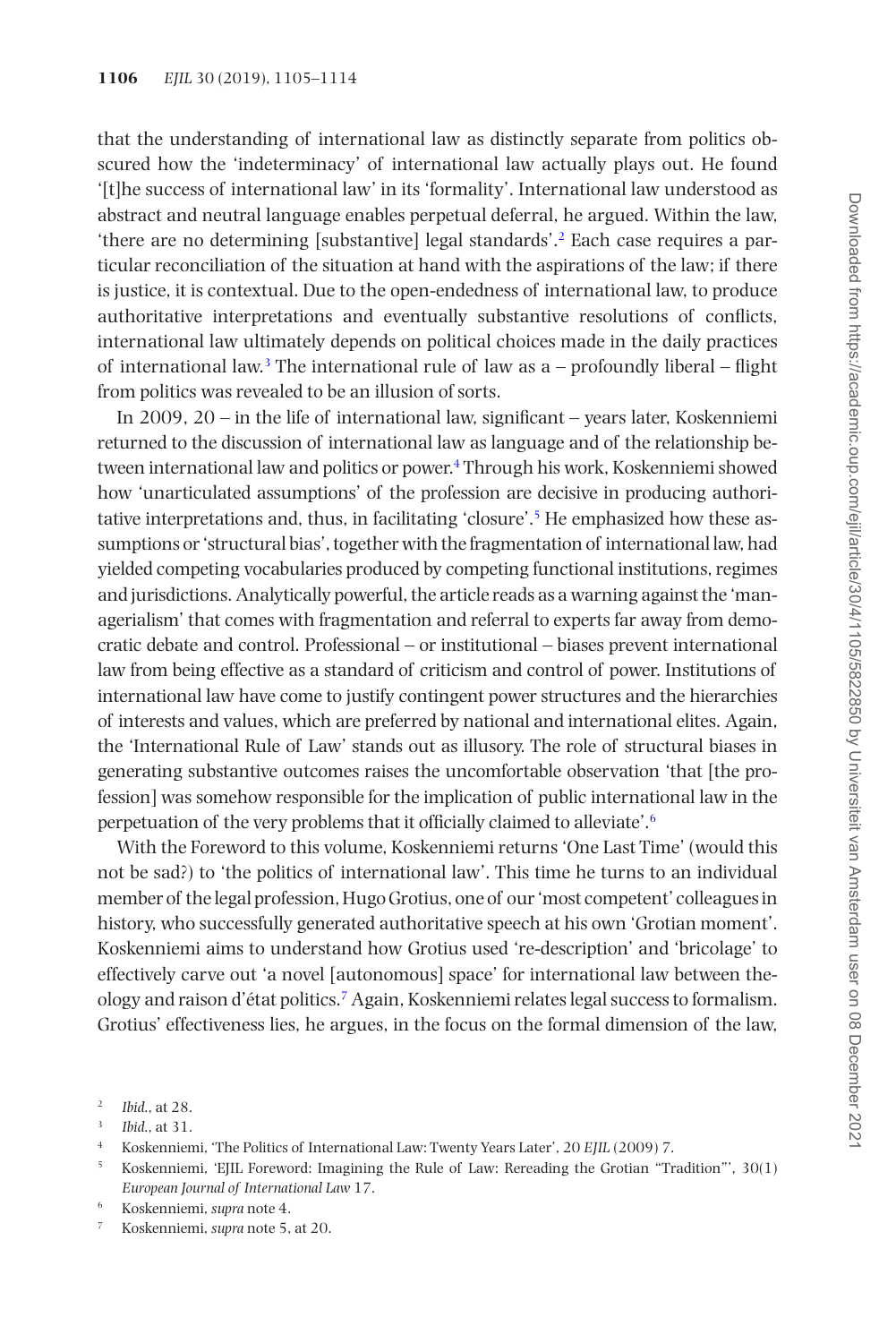which leaves room for an 'open-endedness' of his texts: it 'allows for their use for the most varied purposes'[.8](#page-3-0) The Foreword reconstructs Grotius' conception of the 'rule of law' as a historical, argumentative success and relates it – interestingly enough – to the present 'legitimate popular grievance' against the international rule of law. The authority of Grotius' idea of law and 'rule of law' for the international society rose in the centuries following the 1625 publication of *De iure belli ac pacis* (*DIBP*)[.9](#page-3-1) Koskenniemi ascribes this success primarily to Grotius' explanation of the human 'tendency to subordinate [one]sel[f]' to law. An inclination conducive to trustful social relations and to a peaceful, healthy society more generally. Koskenniemi's return to Grotius comes precisely at a moment in which we need to reflect also on the boundaries of this tendency, considering the widespread public distrust, especially of international institutions and norms, and its exploitation by extreme, populist politicians.<sup>10</sup>

The work of Hugo Grotius and the work of Martti Koskenniemi have many layers, and it is with due recognition of this that, in this Afterword, I engage with specifically two facets of Koskenniemi's current article. First, I reflect on Koskenniemi's reading of Grotius' 'rule of law' conception. While I concur with the argument that there is a 'rule-of-law' conception in Grotius' work,<sup>11</sup> I argue for a somewhat different interpretation of this conception, based on a different reading of Grotius' reworking of the three meanings of *ius* in *DIBP*. Second, I will suggest that Grotius' understanding of human nature, which ultimately grounds this conception of the 'rule of law', helps us see how the human inclination to subject ourselves to law is related to a sense of justice. To me, this is an important pointer for our understanding of the current backlash against the international rule of law[.12](#page-3-4) As Quentin Skinner has aptly put it, 'we have to do our own thinking for ourselves',<sup>[13](#page-3-5)</sup> yet Grotius may help us see how an international legal order that is complicit in human misery violates the ethical human inclination to subject oneself to that legal order as it violates a sense of justice. The current crises of institutions, as well as the human self, expresses the dire need of '*better* politics'[.14](#page-3-6) The Foreword then raises a crucial question: what is 'required of us'[?15](#page-3-7)

- <span id="page-3-1"></span><sup>9</sup> Grotius, *De iure belli ac pacis libri tres*, vol. II: *The Translation*, edited by Francis W. Kelsey, with the collaboration of Arthur E.R. Boak et al., and an introduction by James Brown Scott (Oxford: Clarendon Press, 1925). Giving way to the 'Grotian tradition' that gravitates around the Grotian ideal of '[t]he subjection of the totality of international relations to the rule of law', to put it in Lauterpacht's words. Lauterpacht, 'The Grotian Tradition in International Law', 23 *British Yearbook of International Law* (1946) 1, reprinted in E. Lauterpacht, *International Law: Being the Collected Papers of Hersch Lauterpacht* (1975), vol. 2, 307, at 327.
- <span id="page-3-2"></span><sup>10</sup> Nijman and Werner (eds), 'Populism and International Law', 2018 *Netherlands Yearbook of International Law* (2019) 3.
- <span id="page-3-3"></span><sup>11</sup> Nijman, 'Images of Grotius, or the International Rule of Law beyond Historiographical Oscillation', 17 *Journal of the History of International Law* (2015) 83.
- <span id="page-3-4"></span><sup>12</sup> Similar to the 2009 contribution, which 'tried to keep its methodological commitments below the surface', methodological musings in the 2019 Foreword only hint at contextualist insights of the Cambridge School, for example, but stay away from a fully-fledged exposé about historical and legal methods.
- <span id="page-3-5"></span><sup>13</sup> Skinner, 'Meaning and Understanding in the History of Ideas', in J. Tully (ed.), *Meaning and Context: Quentin Skinner and His Critics* (1988) 66.
- <span id="page-3-6"></span><sup>14</sup> Koskenniemi, *supra* note 4, at 8.
- <span id="page-3-7"></span><sup>15</sup> Koskenniemi, *supra* note 5, at 27–28.

<span id="page-3-0"></span><sup>8</sup> *Ibid*, at 50.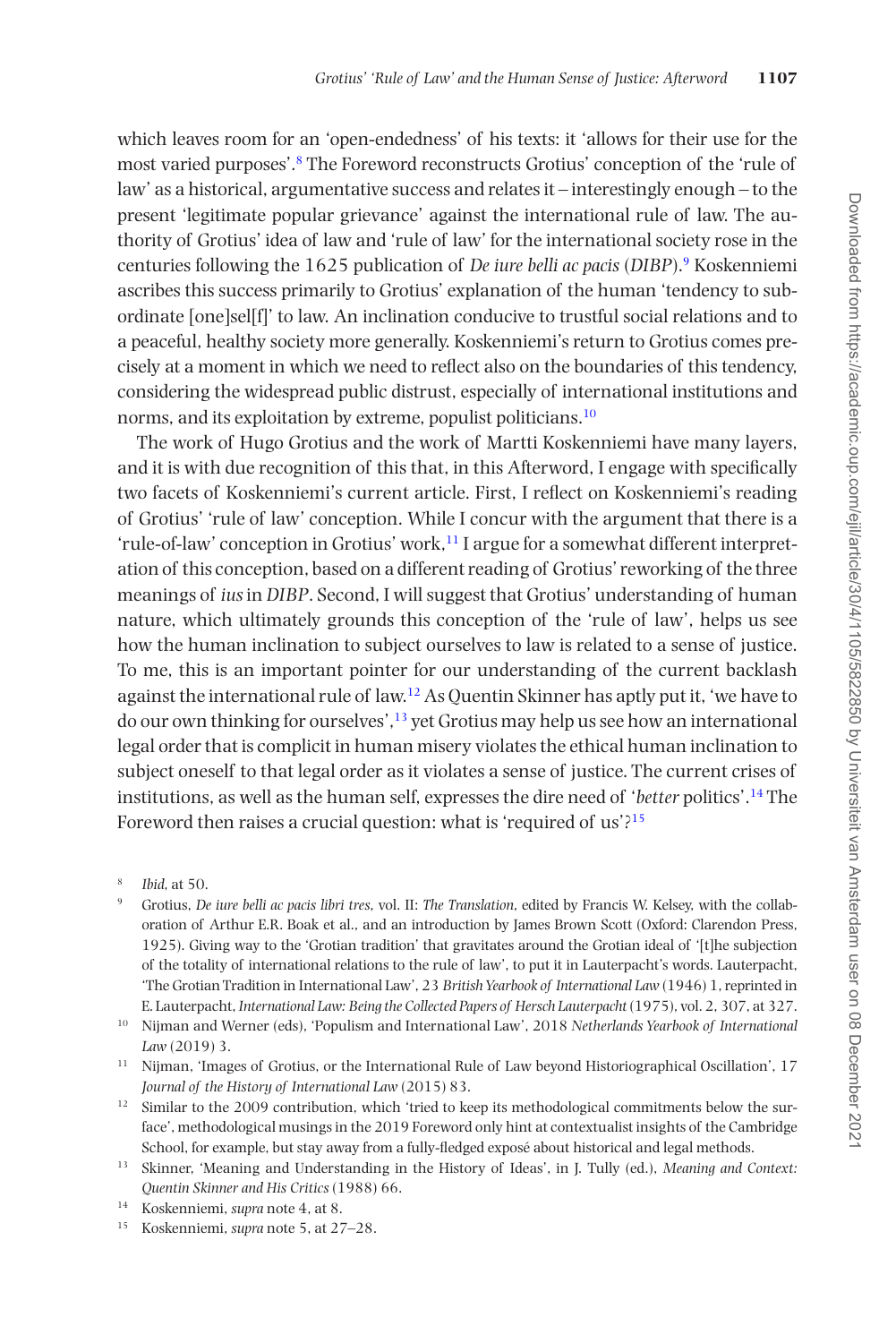#### **2 A Grotian 'Rule of Law'**

Koskenniemi stages the 'rule-of-law' idea that operates in *DIBP* as precursory to today's international legal order with its 'rul[e] by "unelected" judges [and arbiters] operating within a disembedded system of global economic governance' and by experts shaping the law 'outside the realm of political contestation'.[16](#page-4-0) He reconstructs Grotius' 'rule-of-law' idea as a rule of 'strict' or enforcable law in service of trade and commerce at home and abroad. Public authority is about protecting contracts and private rights. In the open-endedness of Grotius' legal system, 'closure' is generated, Koskenniemi claims, on the basis of assumptions and (interest and value) priorities of a mercantile elite. Trust and trustworthiness are crucial to mercantile relations, and Koskenniemi rightly points to the role of law that Grotius foresaw in the creation of such a culture of trust, as the law would enable reliance on contract partners to honour their obligations and on respect for property. In short, Grotius' 'rule of law' aimed to enable 'every one [to] quietly enjoy his own, with the Help and with the united Force of the Community'; institutions of government exist to enforce these private rights[.17](#page-4-1) This was the rule of enforceable or expletive justice. While I agree with Koskenniemi that this is definitely part of Grotius' early thinking, $18$  I would argue that there is more to his 'rule-of-law' conception in *DIBP*. *De iure praedae* (1604) was written by a young, very ambitious, shrewd and dedicated corporate counsel of the Dutch East India Company with a political agenda of patriotism and nationalism.[19](#page-4-3) *DIBP*, on the other hand, was a mature work on international law, written after his arrest in 1619 at the age of 35 and his escape from Dutch imprisonment. By then, his ambition was first and foremost to bring peace to Europe through law – an ambition nurtured by Erasmian-inspired irenicism visible also in the theological works (such as *De Veritate*) that Grotius wrote parallel to *DIBP*.

In other words, in *DIBP*, the 'rule-of-law' conception is aimed at ending religious wars and creating peace and toleration within a religiously divided Europe. To restrain the use of force, a notion of strict justice was essential. Force is then only justified to punish and to enforce rights, but it was not enough to create peace and to maintain society. This would require sovereigns to jump their own egos and short-term interests and take responsibility for humanity as a whole. Koskenniemi rightly observes that '[o]f course, Grotius believed that God had created human nature and the rules

<span id="page-4-3"></span><sup>19</sup> H. Nellen, *A Lifelong Struggle for Peace in Church and State, 1583*-1645 (2015). In 1625 and with later editions of *De iure belli ac pacis*, Grotius' focus was mainly on Europe and reuniting Christianity. He seemed blind to, and/or silent of, injustices that were developing, for example, with the transatlantic slave trade by the Dutch West India Company (established in 1621) and the transformation of commercial relations overseas into colonization with plantation systems. Let us also learn from Grotius the risk of underperceiving grave injustices. H. Grotius, *De iure praedae* [*Commentary on the Law of Prize and Booty*], edited and with an introduction by M.J. van Ittersum (2006 [1606/1868]).

<span id="page-4-0"></span><sup>16</sup> *Ibid.*, at 27.

<span id="page-4-1"></span><sup>17</sup> *Ibid*.

<span id="page-4-2"></span><sup>&</sup>lt;sup>18</sup> *Ibid.*, at 28. While, initially, Grotius may have aimed 'to develop a conception of law that would organize public power and private rights in a system of principles whose validity and binding force would be untouched by the conflicts that pitted Europeans against each other'.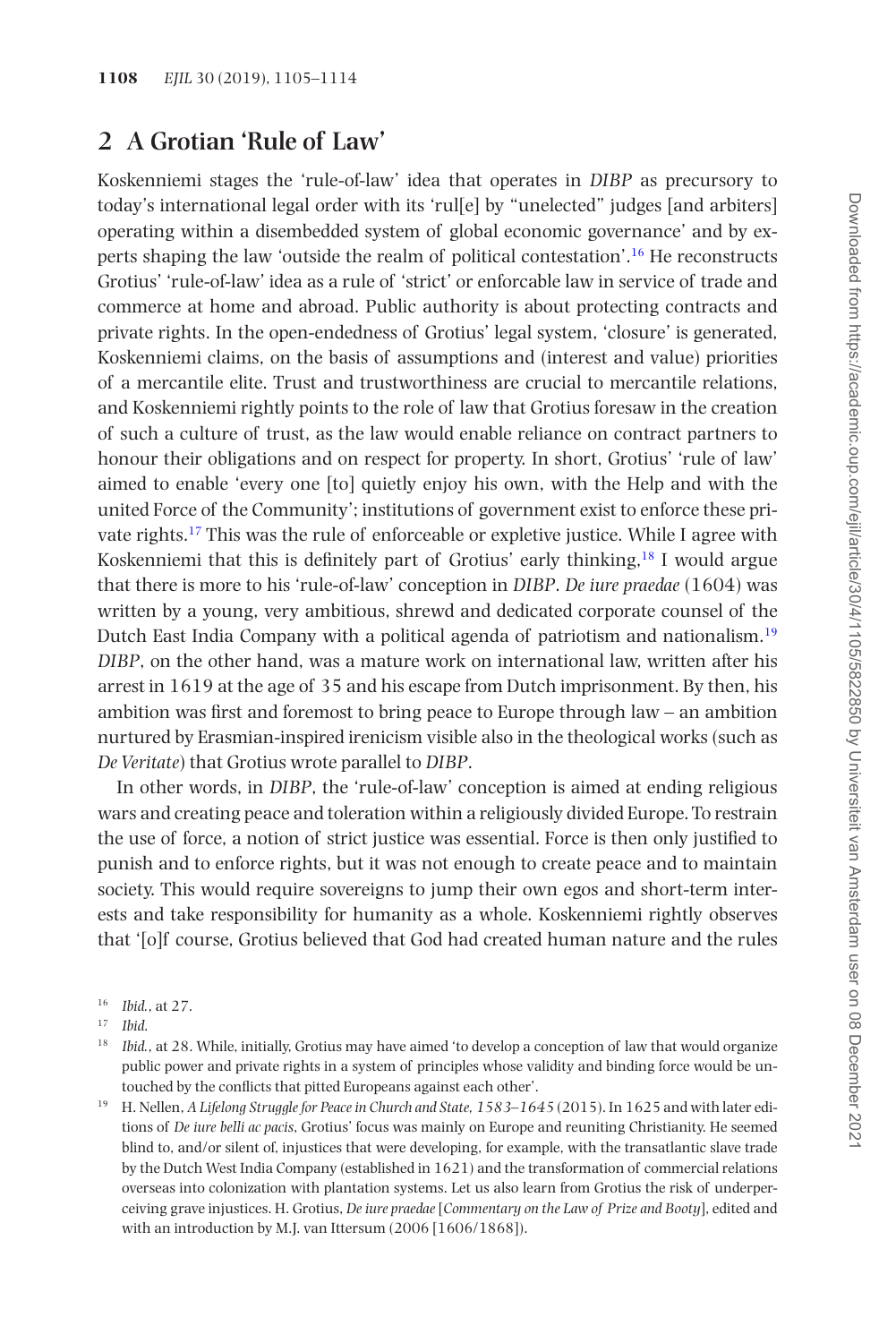of reason and had told us to abide by them. In other ways, however, theology played no role in discerning the contents of natural law. That had become a purely human affair'[.20](#page-5-0) Yes and no.

To be sure, Grotius' international 'rule of law' was a rule of *ius gentium et naturae* grounded in (a particular conception of) human nature. Grotius was able to have confidence in humans and the role of law for society because of the *imago Dei* anthropology that supported his thinking.<sup>21</sup> This was in contrast to Hobbes, for example, who understood humans to be egoistically defined by fear, greed and competition only. Grotius aimed to express something universal in the Christian language of his times: humans are by nature equipped with the capacities of reason, free will, sociability and, thus, of care or love and dominium.<sup>22</sup> Thanks to their 'soul' or 'mind', humans are able to know the common good (that is, in medieval thinking, the way to serve and approach God) and to take it into account. In Grotius' (universal) natural society, the law of self-love or self-interest is a law of nature that humans share with all animals, but humans move beyond acting out of immediate self-interest as they are capable of distinguishing principles of 'higher import than the things to which alone instinct first directed itself' – that is, the principles of 'right reason  $\ldots$  and the nature of society'.[23](#page-5-3) The human soul with the innate capacities of reason and *appetitus societatis* – without which society cannot be maintained – knows, in other words, commutative or 'expletive' justice – that is, strict or enforcable justice – as well as 'attributive' or, in Aristotelian terms, distributive justice, which is a broader sense of justice that relates to virtues like *caritas* and moderation and a long-term perspective on the good of society and, thus, to good judgment[.24](#page-5-4) The latter category of justice is relevant, for example, when one wonders how to punish and how to govern as it involves more than respect for another's *suum*. While Koskenniemi acknowledges that Grotius 'occasionally nod[s] towards a notion of justice that concerned benevolence to one's neighbours' and while he elaborates on the role of human conscience, virtues and internal obligations within Grotius' theory, he declaredly does not see how Grotius' rule of *ius gentium et naturae* embraces both categories of justice, not merely strict or enforcable justice.<sup>25</sup>

#### **3 The Three Meanings of** *Ius* **Re-conceived**

In *DIBP*, Grotius distinguishes three meanings of '*ius*': (i) *ius* as justice; (ii) *ius* as a subjective right; and (iii) *ius* as objective law[.26](#page-5-6) Both Koskenniemi and I neither see Grotius

- <span id="page-5-2"></span><sup>22</sup> Grotius, *supra* note 9, Prolegomena, ch. 8, 16.
- <span id="page-5-3"></span><sup>23</sup> *Ibid.*, bk I ch. II, s. I, (2 and 5).
- <span id="page-5-4"></span><sup>24</sup> *Ibid.*, bk I, ch. I, s. VIII, (36ff).
- <span id="page-5-5"></span><sup>25</sup> Koskenniemi, *supra* note 5, at 28–30.
- <span id="page-5-6"></span><sup>26</sup> Grotius, *supra* note 9, bk I, ch. I, ss. III–IX.

<span id="page-5-0"></span><sup>20</sup> Koskenniemi, *supra* note 5, at 35.

<span id="page-5-1"></span><sup>21</sup> Nijman, 'Grotius' *Imago Dei* Anthropology: Grounding *Ius Naturae et Gentium*', in M. Koskenniemi *et al*., *International Law and Religion: Historical and Contemporary Perspectives* (2017) 87.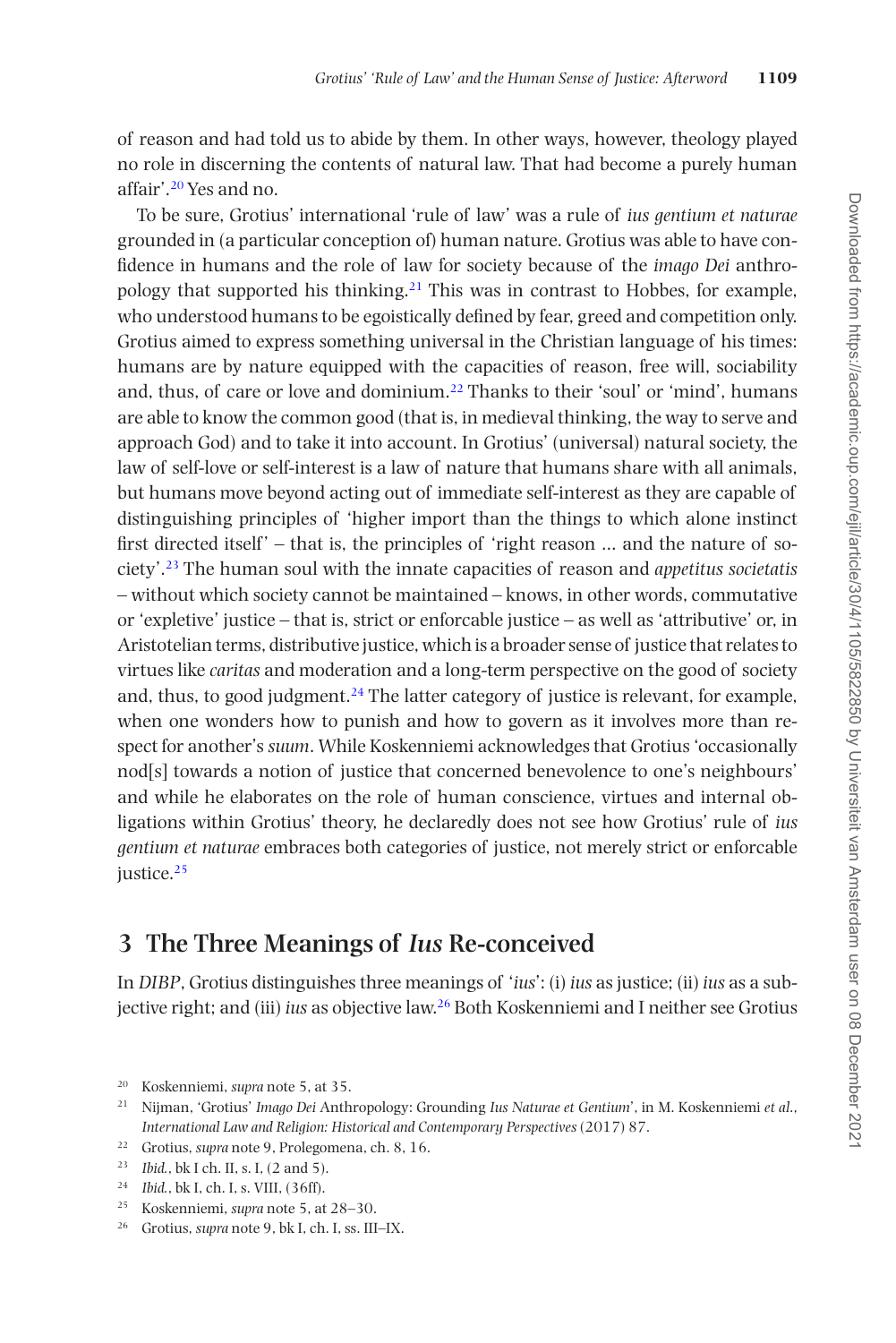as the inventor of the notion of subjective right nor do we think he has – with this notion – transformed natural law theory into a modern theory of natural rights. While Richard Tuck argues that '[r]ights have come to usurp the whole of natural law theory, for the law of nature is simply, respect one another's rights',<sup>27</sup> Koskenniemi retains natural law as a 'frame', be it merely to secure the enforcement subjective rights, such as liberty, property and sovereignty. Natural law is derived from commutative or enforcable justice (only). This suggests that Koskenniemi has joined the 'minimalist liberalism' accounts of Grotius' conception of *ius gentium et naturae*. I have dealt with the three meanings of *ius* in *DIBP* in detail elsewhere[,28](#page-6-1) so here I focus on providing a more comprehensive understanding of justice as the foundation of Grotius' 'rule of law'.

In *DIBP*, Grotius introduced an important subdivision of *ius* as subjective right into a perfect right or *facultas* (an enforcable right) and an imperfect right or *aptitudo* (a right relative to the virtues or non-enforcable, distributive justice). Perfect rights include both private and public rights or competences, and they are embedded in *ius* as objective law.[29](#page-6-2) Both Oliver O'Donovan and Joan Lockwood O'Donovan and Peter Haggenmacher have invalidated a reading of Grotius in 'the liberal contractarian tradition of natural rights' with 'the moral-political dominance' of the 'proprietary subject'.[30](#page-6-3) Both show how Grotius' legal thinking cannot be disconnected from his theological or moral 'commitments' at the time.[31](#page-6-4) This new distinction between *ius* as *facultas* and *ius* as *aptitudo* then enabled Grotius to develop *ius* as justice too. He subjected the Aristotelian distinction between commutative and distributive justice to 'radical revision'[.32](#page-6-5) By stretching the meaning of the subjective right beyond perfect, enforcable rights to include imperfect rights, Grotius brought attributive or distributive justice, which aims for the common good, into natural justice and therewith into the international realm.<sup>33</sup>

In my view, this is the essence of the 'rule-of-law' conception that operates in *DIBP*. Grotius' rule of *ius gentium et naturae* aimed 'to qualify the dominance of subjective right' by embedding subjective rights in a legal system derived from both communitative and attributive justice.<sup>34</sup> Contrary to what Koskenniemi seems to suggest, Grotius developed a theory of 'responsible government' precisely by re-conceiving natural justice to include attributive or distributive justice.<sup>35</sup> O'Donovon explains very clearly how Grotius conceives of distributive justice in the sense of 'justice as judgement'.<sup>[36](#page-6-9)</sup>

- <span id="page-6-0"></span><sup>27</sup> R. Tuck, *Natural Rights Theories* (1979), at 67. Similarly, see Haakonssen, 'Hugo Grotius and the History of Political Thought', 13 *Political Theory* (1985) 240.
- <span id="page-6-1"></span><sup>28</sup> Nijman, *supra* note 11.
- <span id="page-6-2"></span><sup>29</sup> The *dominium eminens* is such a perfect right to be exercised for 'the sake of the common good'. Grotius, *supra* note 9, bk I, ch. I, s. vi.
- <span id="page-6-3"></span><sup>30</sup> O. O'Donovan and J. Lockwood O'Donovan, *Bonds of Imperfection: Christian Politics, Past and Present* (2004), at 12; Haggenmacher, *infra* note 45.
- <span id="page-6-4"></span><sup>31</sup> See, e.g., O'Donovan and Lockwood O'Donovan, *supra* note 30, at 11–12. O'Donovan, 'The Justice of Assignment and Subjective Rights in Grotius', in *ibid.*, 167, 170, 173.
- <span id="page-6-5"></span><sup>32</sup> O'Donovan, *supra* note 31, at 179.
- <span id="page-6-6"></span><sup>33</sup> Nijman, *supra* note 11, at 114–115.
- <span id="page-6-7"></span><sup>34</sup> O'Donovan, *supra* note 31, at 201.
- <span id="page-6-8"></span><sup>35</sup> *Ibid.*, at 185.
- <span id="page-6-9"></span><sup>36</sup> O. O'Donovon, *The Ways of Judgment* (2005).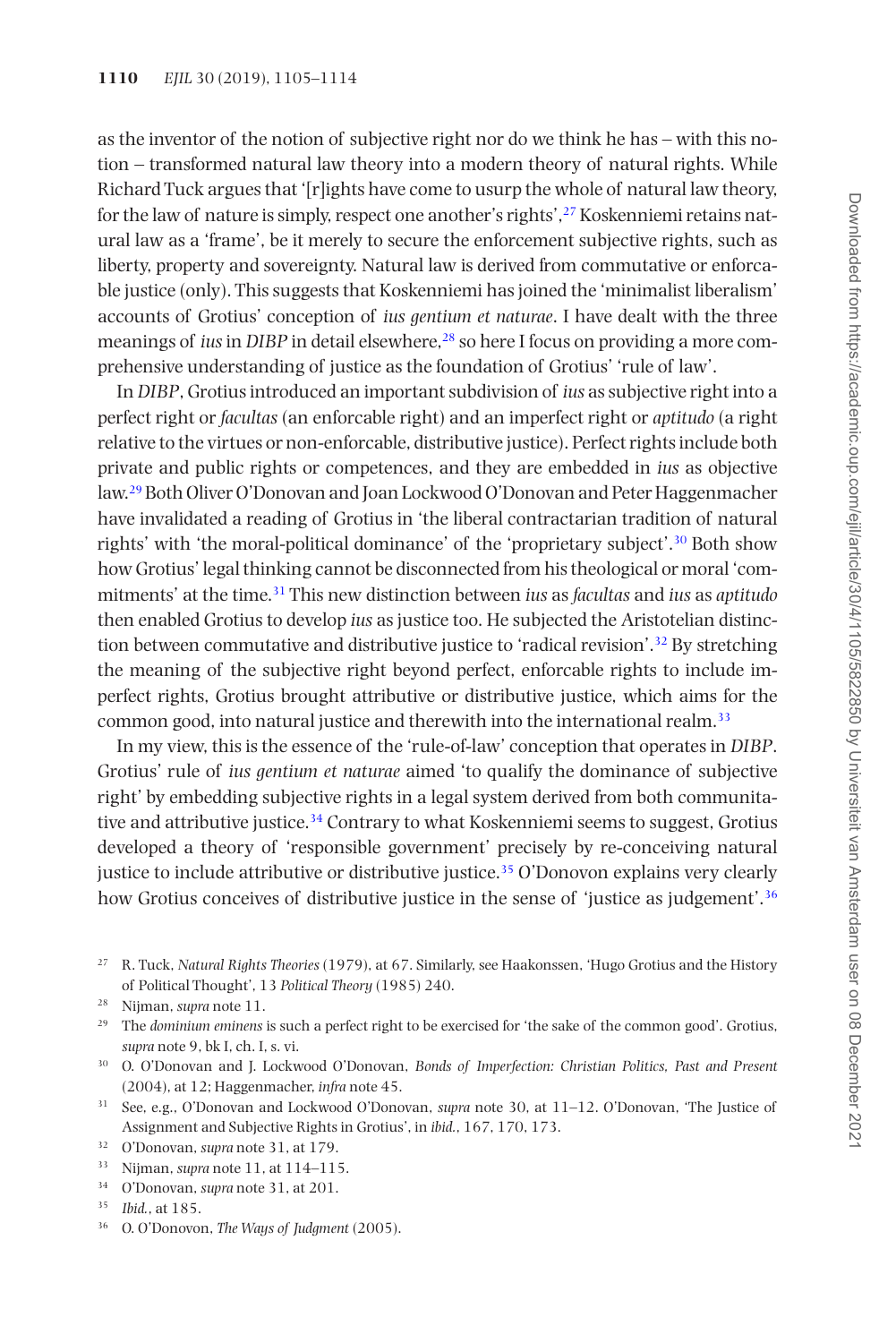The understanding of government as practising justice – political acts of judgment that aim to render justice – rests on the human capacity of 'well-tempered judgement', being able to decide what is the right thing to do for the good of society by drawing on virtues (like moderation or trustworthiness) rather than being 'led astray by fear or the allurement of immediate pleasure, [o]r carried away by rash impulse'[.37](#page-7-0) Good judgment means that 'the widest possible considerations of general welfare' are taken into account.[38](#page-7-1) Grotius thus saves the common good from 'marginalization' in the (scholastic) conceptualization of natural law[.39](#page-7-2) *Ius naturae et gentium* is therefore derived from both commutative and distributive justice, and to act lawfully as a ruler, for example, means that the latter – and, thus, considerations of the common good – have to be part of 'right reasoning'. More generally, this 'duty of responsibility [for society] outruns subjective rights'.<sup>[40](#page-7-3)</sup> In short, 'justice as judgment' has to be understood as part of the rule of *ius naturae et gentium*. Private or public subjective rights – dominium as, for example, ownership or sovereignty<sup>41</sup> – are always embedded in natural law and justice and thus never absolute. They come with a responsibility for (others in) society and for the common good. In *DIBP*, which was aimed at ending the wars waging around him, the rule of *ius naturae et gentium* pushes the government's responsibility for peace and welfare in society into the international realm. In Grotius' own words, rulers have a 'general responsibility for [the universal] human society'[.42](#page-7-5) Rather than 'totaliz[ing]' the notion of subjective right, *DIBP* established a 'rule of law' that goes beyond the mere protection of *suum cuique* and prescribes that in order to act lawfully one has to take the common good of humanity into account when exercising one's right[.43](#page-7-6) *DIBP* pushed for a 'rule of law' that prescribes virtuous, just government both at home and abroad[.44](#page-7-7)

### **4 Justice, Human Subjection to Law and Its Limits: What Is 'Required of Us'?**

The Foreword attributes Grotius' success to the answer he provides on why humans, whether merchant or sovereign, subject themselves voluntarily to law and legal

- <span id="page-7-4"></span><sup>41</sup> Punishment should serve society, for example; punishment out of rage would be unlawful. Property was not sanctosant, expropriation was permitted for 'publick Advantage' against 'just Satisfaction'. See, e.g., Koskenniemi, *supra* note 5, at 48.
- <span id="page-7-5"></span><sup>42</sup> Grotius, *supra* note 9, bk II, ch. XX, s. XLIV.
- <span id="page-7-6"></span><sup>43</sup> Elsewhere, I linked this to Erasmus' thinking on peace and war in which the latter is 'an enemy of virtuous government' as well as an enemy to the people. See Q. Skinner, *The Foundations of Modern Political Thought* (1978), at 244–245; see also Nijman, *supra* note 11, at 121–130, for Erasmus' influence on Grotius.
- <span id="page-7-7"></span><sup>44</sup> *Cf*. Carty and Nijman, 'The Moral Responsibility of Rulers: Going Back beyond the Liberal Rule of Law for World Order', in A. Carty and J.E. Nijman (eds), *Morality and Responsibility of Rulers: Chinese and European Early Modern Origins of a Rule of Law as Justice for World Order* (2018) 1.

<span id="page-7-0"></span><sup>37</sup> Grotius, *supra* note 9, Prolegomena, ch. 9; 'distributive justice' is also part of the discussions in Prolegomena, chs 10, 44; see also Nijman, *supra* note 11, at 116.

<span id="page-7-1"></span><sup>38</sup> Nijman, *supra* note 11, at 117.

<span id="page-7-2"></span><sup>39</sup> O'Donovan, *supra* note 31, at 200.

<span id="page-7-3"></span><sup>40</sup> *Ibid.*, at 202.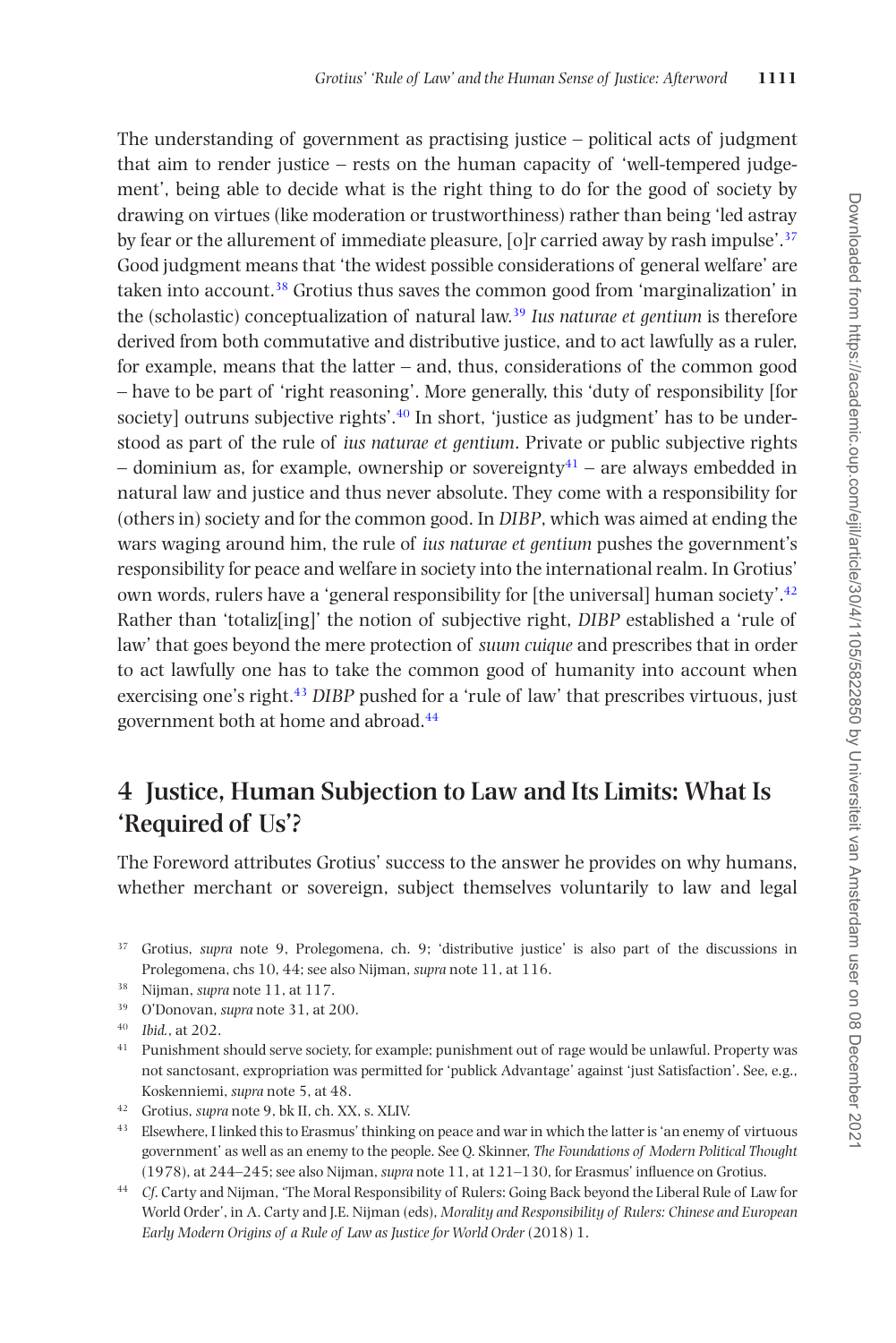institutions. In Grotius' understanding, human beings are created in the image and likeliness of God and therefore have the capacities of reason, free will, sociability and care and dominion. As such, they have by their very nature a relationship with justice. Humans relate to society, law and government with an inner sense of justice that encompasses both commutative and distributive justice.

In Grotius' anthropology, humans are more than short-term, calculative, self-interested beings; they are ethical-moral beings, naturally capable of subordinating themselves to law and legal institutions that are just – that is, in conformity with both commutative and distributive justice. Law and institutions provide individual safety and legal certainty yet also nurture the common good. Whether the sovereign or the citizen is endowed with natural subjective rights, 'il n'en reste pas moins un être communautaire, naturellement ancré dans un ordre juridico-moral objectif '.[45](#page-8-0) In Tierney's words, Grotius, in fact, did not break with the natural law tradition in which natural rights were 'derived from a view of individual human persons as free, endowed with reason, capable of moral discernment, and from the ties of justice and charity that bound individuals to one another'[.46](#page-8-1) In *DIBP*, the rule of *ius naturae et gentium* implies that humans as capable beings subject themselves to law flowing from both commutative and distributive justice.

Thus, at a time of profound European crisis, Grotius 'bricolage[d]' care for the common good – in short, distributive justice or 'justice as judgement' – into the rule of *ius naturae et gentium.* In other words, he provided a conception that was well beyond minimum liberalism (beyond the mere protection of *suum*). This is, however, not how Grotius has been 'followed'. Koskenniemi observes how Grotius' 'idea of human beings as *sui iuris* possessors of private rights could not fail to influence political modernity'[.47](#page-8-2) Grotius' influence is indeed unquestionable, but it is good to remind ourselves that it is a corrupted version of his conception of the international rule of law that came to define the development of the international legal order. It may actually be precisely this fact that explains today's backlash against the international rule of law of our time, which developed predominantly in its dimension of corrective or commutative justice (think of the – be it weak – 'rule by judges' that Koskenniemi calls into question), while ignoring the dimension of distributive justice (think of, for example, the complicity of international (economic) law in today's injustices and the ensuing 'rule by experts', whose bias serves the economic elites).

In other words, Koskenniemi's suggestion to read, at a time of articulate popular grievances against international law and institutions, Grotius' explanation of the human inclination towards subjection to law and legal institutions, is arguably more insightful and helpful than even Koskenniemi himself seems to suggest. Of course, we cannot pick up 'crude "lessons"' from our histories, but, as Skinner also explains, historical inquiry can prevent our thinking from 'fall[ing] under the spell of our own intellectual heritage' and being paralysed by it. Koskenniemi's turn to Grotius provides

<span id="page-8-0"></span><sup>45</sup> Haggenmacher, *Droits subjectifs et système juridique chez Grotius* (1997), at 129.

<span id="page-8-1"></span><sup>46</sup> B. Tierney, *The Idea of Natural Rights* (1997), at 77.

<span id="page-8-2"></span><sup>47</sup> Koskenniemi, *supra* note 5, at 51.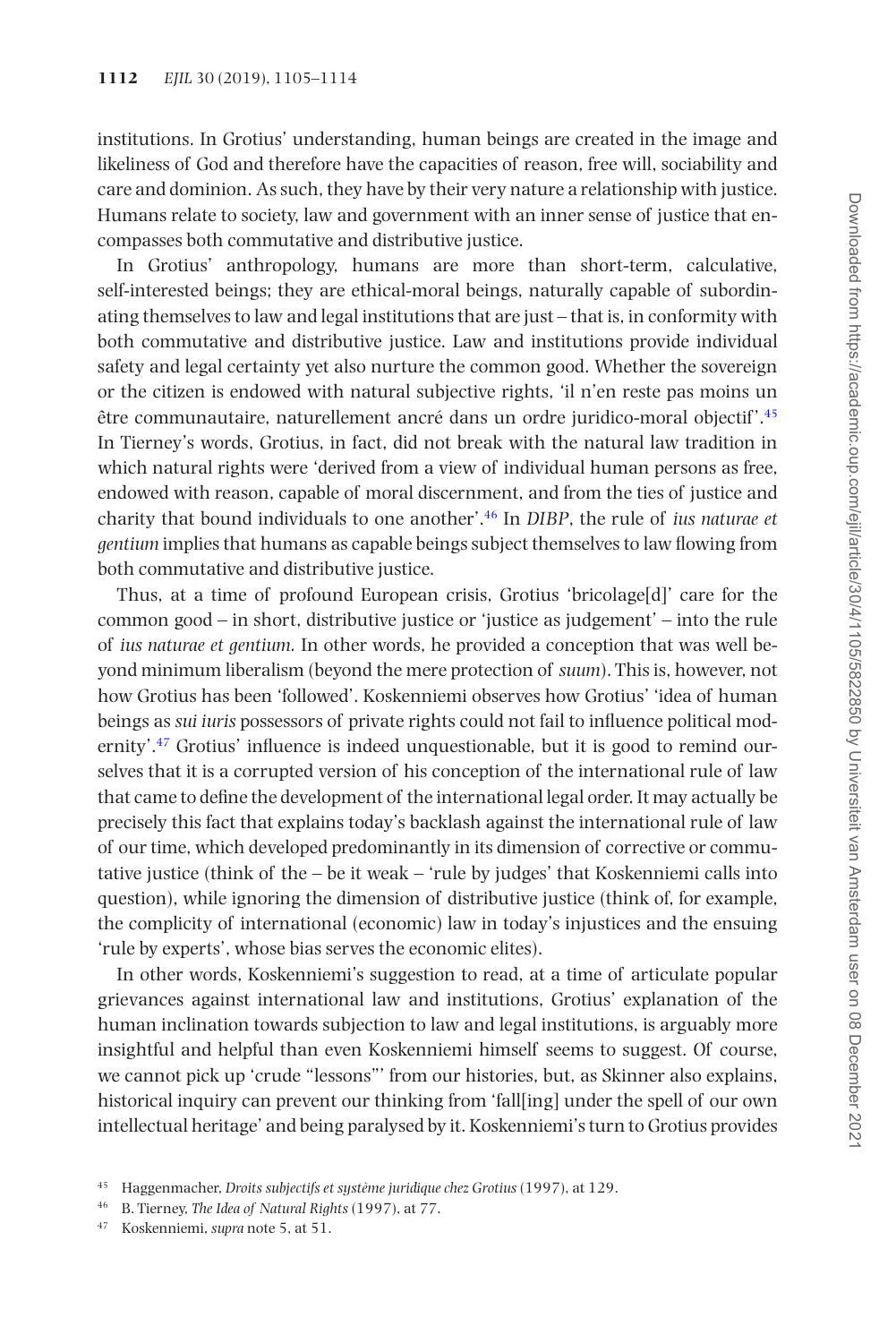us with a 'lesson of self-knowledge'.<sup>[48](#page-9-0)</sup> It helps us see how it can be that people, in principle, are not inclined to revolt against the international legal order, and, yet, they do not seem to be willing to subject themselves to the current international legal order.

French philosopher Paul Ricoeur's 'small ethics' may help us bring this out further. He has articulated how every human being has an ethical inclination to 'aim […] at the "good life" lived with and for others in just institutions'.[49](#page-9-1) Ricoeur may help us understand how current popular grievances against the contemporary international legal order are not so much coming from a resentment against international institutions as such but, rather, from a disappointment with these and with the injustices and inequality they produce. Ricoeur explains how a crisis of institutions, in our case international institutions, comes with a crisis of the modern self, whose ethical desire to live well with one's global fellow human beings requires *just* international institutions; these are to mediate global human relations, organize reciprocity and assist in realizing just aspirations and reaching just ends. International institutions often are instruments of domination, but they do not have to be. On the contrary, they may be orders of respect and recognition. As such, they are essential for the constitution of the human being as an ethical-legal subject.<sup>[50](#page-9-2)</sup> For global citizens, as for any citizens, subjection to the law depends on representation, reciprocity and just distribution – on '*juste distance*'. However, this is excessively complicated to organize in a globalized world. Without just international institutions, humans are violated in the fulfilment of their being and denied global citizenship.

In a globalized world like ours, for humans to be able to live the good life, they are fully dependent on just international institutions. In the past 50 years, attempts to include the promotion of social justice in the international legal order, such as by the New International Economic Order, have failed. The impact of Friedrich Hayek's rejection of social justice as part of the 'rule of law' on international law and institutions is hard to overestimate.<sup>51</sup> In the last decades, international law's role in the creation of a neo-liberal global economy has further obstructed the aspirations of social justice. Today, global inequality is at an all-time high, in an era in which human suffering anywhere is visible in an instant everywhere.<sup>52</sup> The global climate crisis with all of its related global crises of water, land and health, to mention a few, is another case in point. Global crises that require a just approach thus require global institutions that allocate rights, duties, responsibilities, burdens, resources and opportunities justly. Without these institutions, humans are powerless and have no way to relate to, and live the 'good life' with, their fellow human beings. The neglect for humanity's common good over time has produced a crooked international legal order that betrays the human

- <span id="page-9-3"></span><sup>51</sup> F.A. Hayek, *Law, Legislation and Liberty*, vol. 2: *The Mirage of Social Justice* (1976).
- <span id="page-9-4"></span><sup>52</sup> J. Linarelli, M. Saloman and M. Sornarajah, *The Misery of International Law: Confrontations with Injustice in the Global Economy* (2019); S. Pahuya, *Decolonising International Law: Development, Economic Growth and the Politics of Universality* (2011).

<span id="page-9-0"></span><sup>48</sup> Q. Skinner, *Visions of Politics* (2002), at 89.

<span id="page-9-1"></span><sup>49</sup> P. Ricoeur, *Oneself as Another* (1992), at 172.

<span id="page-9-2"></span><sup>50</sup> Nijman, 'Paul Ricoeur and International Law: Beyond "The End of the Subject" – Towards a Reconceptualisation of International Legal Personality', 20 *Leiden Journal of International Law* (2007) 25.